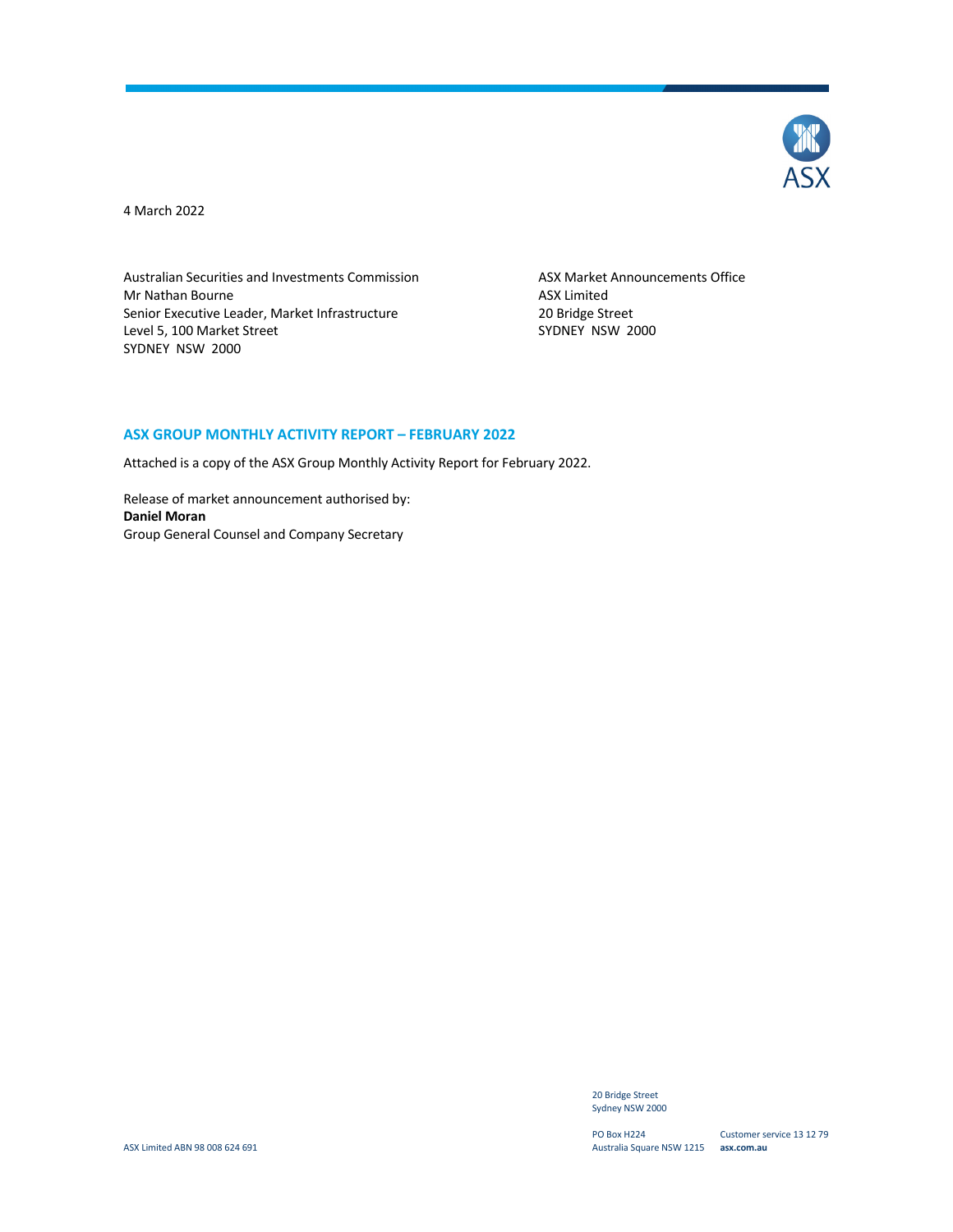# Market Announcement



4 March 2022

# ASX Group Monthly Activity Report – February 2022

# **Listings and Capital Raisings**

In February 2022, total capital raised was \$98.6 billion, up materially on the previous corresponding period (pcp).

| <b>Listings and Capital Raisings</b>                       | <b>February</b> | <b>February</b> | <b>February</b>  | <b>February</b>  |
|------------------------------------------------------------|-----------------|-----------------|------------------|------------------|
|                                                            | 2022            | 2021            | 2022             | 2021             |
|                                                            | <b>Month</b>    | <b>Month</b>    | <b>Financial</b> | <b>Financial</b> |
|                                                            |                 |                 | <b>YTD</b>       | <b>YTD</b>       |
| New listed entities admitted                               | 7               | 12              | 172              | 106              |
| De-listings                                                | 9               | 23              | 91               | 106              |
| Total listed entities (at end of month)                    | 2,309           | 2,188           |                  |                  |
| Change on pcp                                              | 6%              |                 |                  |                  |
|                                                            |                 |                 |                  |                  |
| Initial capital raised (\$million)                         | 56              | 88              | 45,601           | 18,018           |
| Change on pcp                                              | $-36%$          |                 | 153%             |                  |
|                                                            |                 |                 |                  |                  |
| Secondary capital raised (\$million)                       | 1,739           | 1,899           | 43,558           | 33,954           |
| Other capital raised including scrip-for-scrip (\$million) | 96,796          | 6,398           | 117,131          | 9,432            |
| Total secondary capital raised (\$million)                 | 98,535          | 8,297           | 160,689          | 43,386           |
| Change on pcp                                              | 1,088%          |                 | 270%             |                  |
|                                                            |                 |                 |                  |                  |
| Total capital raised including other (\$million)           | 98,591          | 8,385           | 206,290          | 61,404           |
| Change on pcp                                              | 1,076%          |                 | 236%             |                  |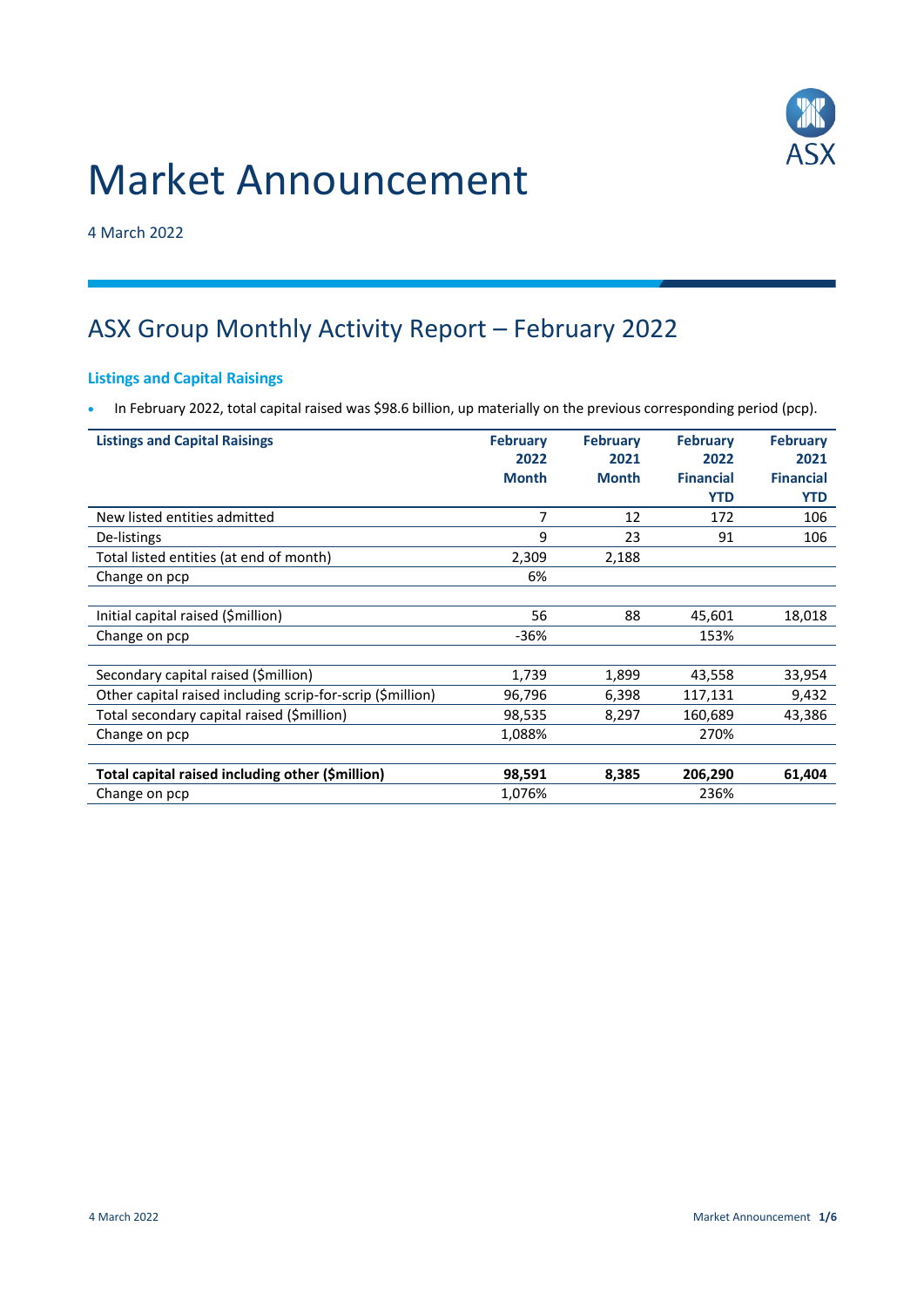

### **Trading – Cash Markets (including equities, interest rate and warrant trades)**

- In February 2022, the average daily number of trades was up 23% on the pcp. The average daily value traded onmarket of \$7.7 billion was up 22% on the pcp.
- Volatility (as measured by the average daily movement in the All Ordinaries Index) was 0.8% in February, in line with pcp.
- Future volatility (as measured by the S&P/ASX 200 VIX) in February was an average of 16.5, compared to 15.1 in the pcp.

| <b>Cash Markets</b>                                            | <b>February</b> | <b>February</b> | <b>February</b>  | <b>February</b>  |
|----------------------------------------------------------------|-----------------|-----------------|------------------|------------------|
|                                                                | 2022            | 2021            | 2022             | 2021             |
|                                                                | <b>Month</b>    | <b>Month</b>    | <b>Financial</b> | <b>Financial</b> |
|                                                                |                 |                 | <b>YTD</b>       | <b>YTD</b>       |
| Total trading days                                             | 20              | 20              | 169              | 169              |
| (Cash market includes equity, warrant and interest rate market |                 |                 |                  |                  |
| transactions)                                                  |                 |                 |                  |                  |
| Cash market volume                                             |                 |                 |                  |                  |
| <b>Total trades</b>                                            | 40,831,610      | 33,331,863      | 291,277,860      | 254,205,799      |
| Change on pcp                                                  | 23%             |                 | 15%              |                  |
| Average daily trades                                           | 2,041,581       | 1,666,593       | 1,723,538        | 1,504,176        |
| Change on pcp                                                  | 23%             |                 | 15%              |                  |
|                                                                |                 |                 |                  |                  |
| Cash market value                                              |                 |                 |                  |                  |
| Open trading (\$billion)                                       | 99.267          | 87.508          | 720.367          | 687.580          |
| Auctions trading (\$billion)                                   | 41.999          | 28.735          | 302.833          | 233.178          |
| Centre Point (\$billion)                                       | 12.852          | 9.941           | 86.193           | 70.564           |
| On-market value                                                | 154.118         | 126.184         | 1,109.393        | 991.322          |
| Change on pcp                                                  | 22%             |                 | 12%              |                  |
| Trade reporting* (\$billion)                                   | 32.555          | 19.180          | 188.060          | 142.317          |
|                                                                |                 |                 |                  |                  |
| Total cash market value (\$billion)                            | 186.673         | 145.364         | 1,297.453        | 1,133.639        |
| Change on pcp                                                  | 28%             |                 | 14%              |                  |
| On-market average daily value (\$billion)                      | 7.706           | 6.309           | 6.564            | 5.866            |
| Change on pcp                                                  | 22%             |                 | 12%              |                  |
|                                                                |                 |                 |                  |                  |
| Total average daily value (\$billion)                          | 9.334           | 7.268           | 7.677            | 6.708            |
| Change on pcp                                                  | 28%             |                 | 14%              |                  |
| Average value per trade (\$)                                   | 4,572           | 4,361           | 4,454            | 4,460            |
| Change on pcp                                                  | 5%              |                 | 0%               |                  |
|                                                                |                 |                 |                  |                  |
| All Ordinaries Index (average daily movement)                  | 0.8%            | 0.8%            |                  |                  |
| Change on pcp                                                  | 0.0%            |                 |                  |                  |
|                                                                |                 |                 |                  |                  |
| S&P/ASX 200 VIX (average daily value)                          | 16.5            | 15.1            |                  |                  |
| Change on pcp                                                  | 9%              |                 |                  |                  |

\*Trade reporting means the value of trades executed outside the order book of ASX that is subsequently reported to ASX for publication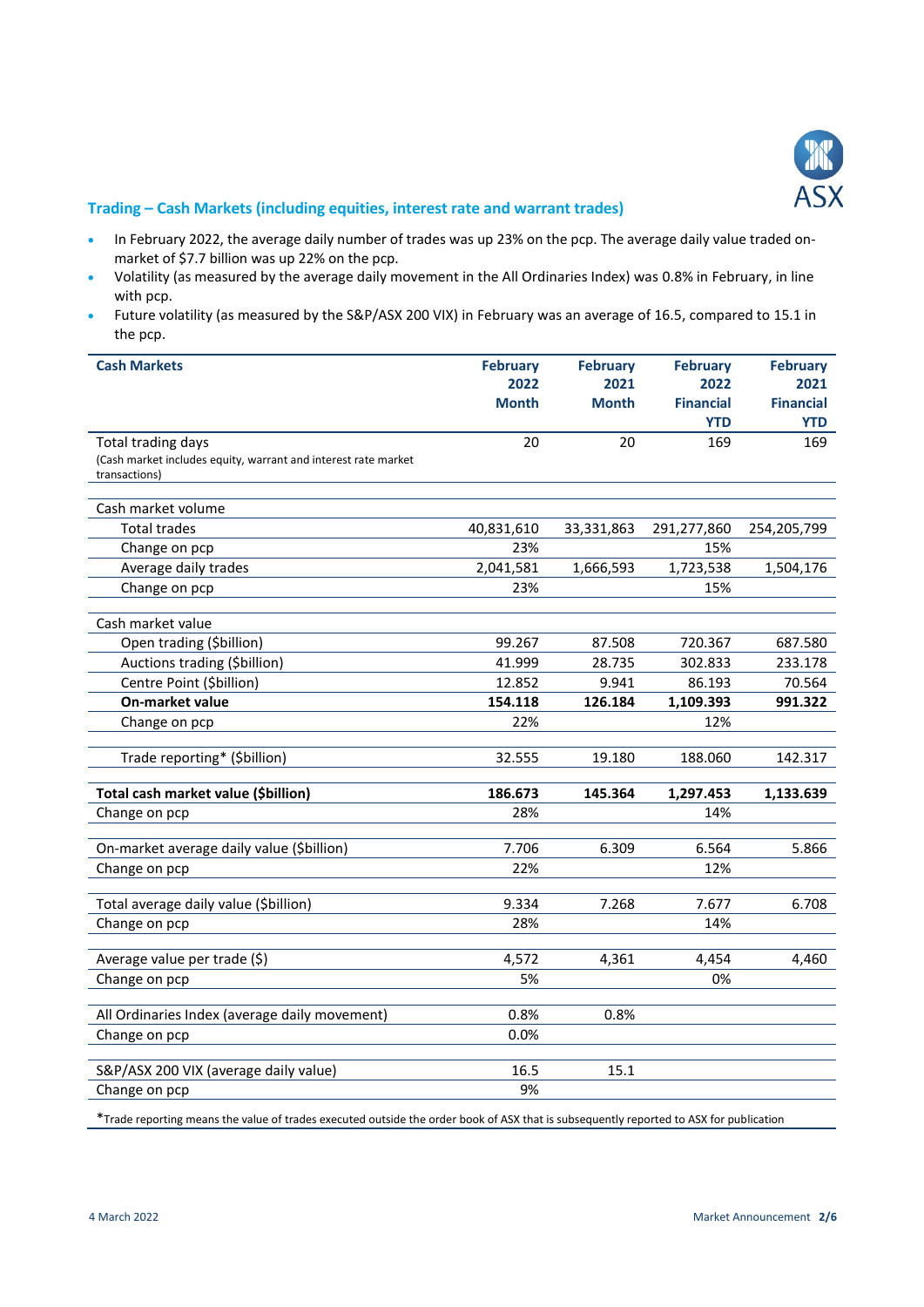

#### **Trading – Futures**

 In February 2022, average daily futures volume was down 22% and average daily options volume was down 52% on the pcp. Total average daily futures and options on futures volumes was down 22% on the pcp.

| <b>Futures</b>                                                                                                       | <b>February</b><br>2022<br><b>Month</b> | <b>February</b><br>2021<br><b>Month</b> | <b>February</b><br>2022<br><b>Financial</b><br><b>YTD</b> | <b>February</b><br>2021<br><b>Financial</b><br><b>YTD</b> |
|----------------------------------------------------------------------------------------------------------------------|-----------------------------------------|-----------------------------------------|-----------------------------------------------------------|-----------------------------------------------------------|
| Futures and options total trading days<br>(includes interest rate, ASX SPI 200, commodities and energy<br>contracts) | 20                                      | 20                                      | 170                                                       | 170                                                       |
| <b>Futures volume</b>                                                                                                |                                         |                                         |                                                           |                                                           |
| <b>Total contracts</b>                                                                                               | 10,070,085                              | 12,884,196                              | 84,115,711                                                | 92,803,652                                                |
| Change on pcp                                                                                                        | $-22%$                                  |                                         | -9%                                                       |                                                           |
| Average daily contracts                                                                                              | 503,504                                 | 644,210                                 | 494,798                                                   | 545,904                                                   |
| Change on pcp                                                                                                        | $-22%$                                  |                                         | $-9%$                                                     |                                                           |
| Options on futures volume                                                                                            |                                         |                                         |                                                           |                                                           |
| <b>Total contracts</b>                                                                                               | 10,373                                  | 21,611                                  | 83,501                                                    | 178,506                                                   |
| Change on pcp                                                                                                        | $-52%$                                  |                                         | $-53%$                                                    |                                                           |
| Average daily contracts                                                                                              | 519                                     | 1,081                                   | 491                                                       | 1,050                                                     |
| Change on pcp                                                                                                        | $-52%$                                  |                                         | $-53%$                                                    |                                                           |
|                                                                                                                      |                                         |                                         |                                                           |                                                           |
| Total futures and options on futures volume                                                                          |                                         |                                         |                                                           |                                                           |
| <b>Total contracts</b>                                                                                               | 10,080,458                              | 12,905,807                              | 84,199,212                                                | 92,982,158                                                |
| Change on pcp                                                                                                        | $-22%$                                  |                                         | -9%                                                       |                                                           |
| Average daily contracts                                                                                              | 504,023                                 | 645,290                                 | 495,289                                                   | 546,954                                                   |
| Change on pcp                                                                                                        | $-22%$                                  |                                         | -9%                                                       |                                                           |

Volume of futures trading by individual contract is available at the following link: <https://www2.asx.com.au/content/dam/asx/documents/unlinked-docs/finance-reports/2022/monthly-futures-markets-report-220228.pdf>

## **Clearing – OTC Markets**

 In February 2022, the notional value of OTC interest rate derivative contracts centrally cleared was \$413.922 billion, compared to \$399.322 billion in the pcp.

| <b>OTC Markets</b>                                           | <b>February</b><br>2022<br><b>Month</b> | <b>February</b><br>2021<br><b>Month</b> | <b>February</b><br>2022<br><b>Financial</b><br><b>YTD</b> | <b>February</b><br>2021<br><b>Financial</b><br><b>YTD</b> |
|--------------------------------------------------------------|-----------------------------------------|-----------------------------------------|-----------------------------------------------------------|-----------------------------------------------------------|
| Total notional cleared value (\$billion)                     | 413.922                                 | 399.322                                 | 2,537.906                                                 | 4,394.438                                                 |
| Change on pcp                                                | 4%                                      |                                         | $-42%$                                                    |                                                           |
| Open notional cleared value (\$billion)<br>(at end of month) | 3,811.797                               | 3,798.071                               |                                                           |                                                           |
| Change on pcp                                                | 0%                                      |                                         |                                                           |                                                           |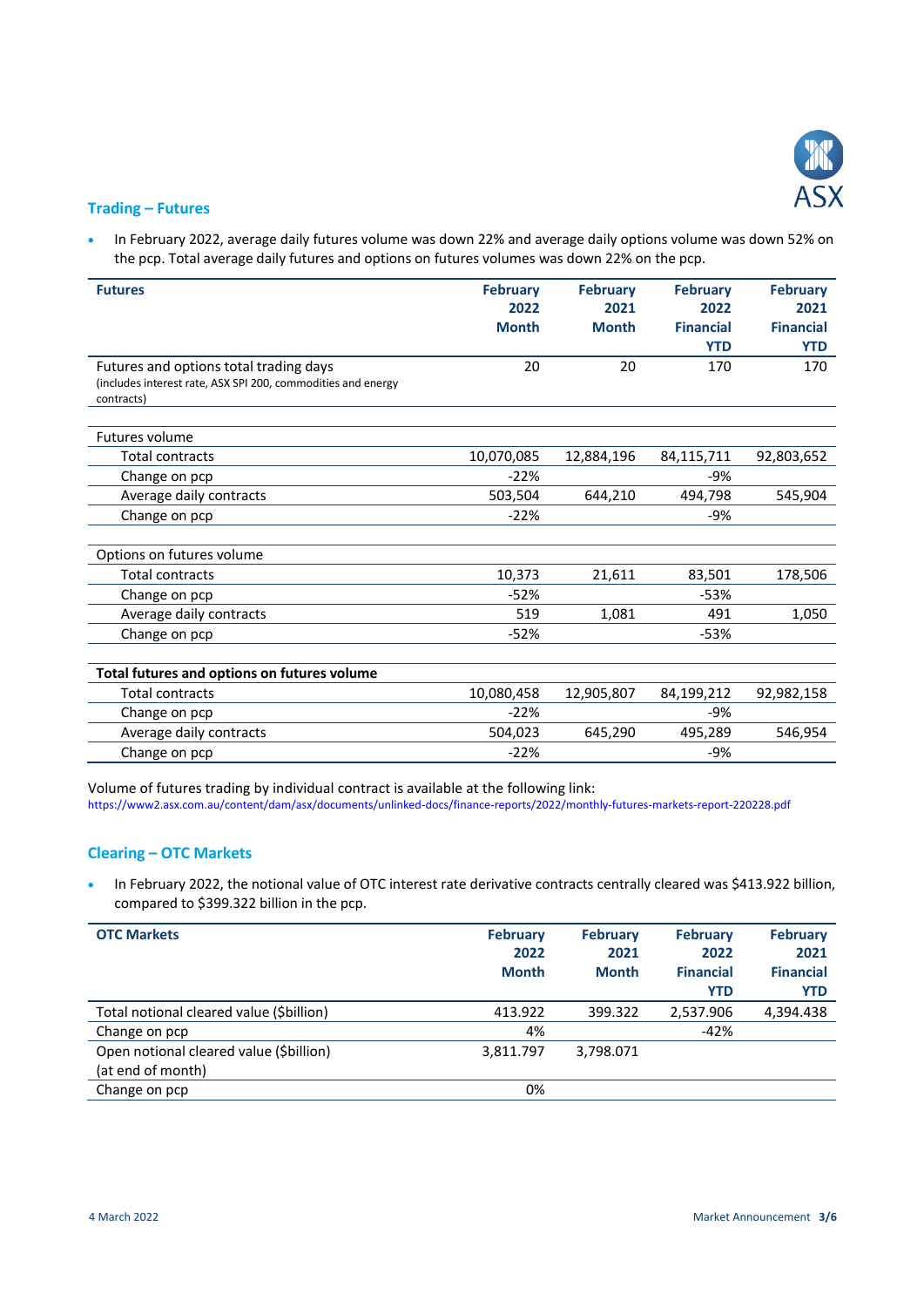

# **Trading – Equity Options**

• In February 2022, single stock options average daily contracts traded were up 4% and index options average daily contracts traded were up 23% on the pcp.

| <b>Equity Options</b>                                    | <b>February</b> | <b>February</b> | <b>February</b>  | <b>February</b>  |
|----------------------------------------------------------|-----------------|-----------------|------------------|------------------|
|                                                          | 2022            | 2021            | 2022             | 2021             |
|                                                          | <b>Month</b>    | <b>Month</b>    | <b>Financial</b> | <b>Financial</b> |
|                                                          |                 |                 | <b>YTD</b>       | <b>YTD</b>       |
| Exchange-traded options total trading days               | 20              | 20              | 169              | 169              |
| (includes single stock equity options and index options) |                 |                 |                  |                  |
|                                                          |                 |                 |                  |                  |
| Single stock equity options volume                       |                 |                 |                  |                  |
| Total contracts                                          | 5,239,883       | 5,048,312       | 38,286,220       | 38,384,373       |
| Change on pcp                                            | 4%              |                 | 0%               |                  |
| Average daily contracts                                  | 261,994         | 252,416         | 226,546          | 227,126          |
| Change on pcp                                            | 4%              |                 | 0%               |                  |
|                                                          |                 |                 |                  |                  |
| Index options volume                                     |                 |                 |                  |                  |
| Total contracts                                          | 498,221         | 404,378         | 3,516,645        | 3,581,540        |
| Change on pcp                                            | 23%             |                 | $-2%$            |                  |
| Average daily contracts                                  | 24,911          | 20,219          | 20,809           | 21,193           |
| Change on pcp                                            | 23%             |                 | $-2%$            |                  |

# **Clearing – Exchange-Traded Markets**

 Participant margin balances held on balance sheet at month-end totalled \$11.9 billion in February 2022, compared to \$13.7 billion in February 2021.

| <b>ASX Clearing Corporation</b>                        | <b>February</b> | <b>February</b> | <b>February</b>  | <b>February</b>  |
|--------------------------------------------------------|-----------------|-----------------|------------------|------------------|
| <b>Collateral Balances - At End of Month</b>           | 2022            | 2021            | 2022             | 2021             |
|                                                        | <b>Month</b>    | <b>Month</b>    | <b>Financial</b> | <b>Financial</b> |
|                                                        |                 |                 | <b>YTD</b>       | <b>YTD</b>       |
| Cash margins held on balance sheet:                    |                 |                 |                  |                  |
| - ASX Clear (\$billion)                                | 1.1             | 1.1             |                  |                  |
| - ASX Clear (Futures) (Sbillion)                       | 10.1            | 11.9            |                  |                  |
| Cash equivalents held on balance sheet - ASX Clear     | 0.7             | 0.7             |                  |                  |
| (Futures) (Sbillion)                                   |                 |                 |                  |                  |
| Total cash margins held on balance sheet               | 11.9            | 13.7            |                  |                  |
| Change on pcp                                          | $-13%$          |                 |                  |                  |
|                                                        |                 |                 |                  |                  |
| Collateral cash cover held off balance sheet (equities | 3.3             | 3.4             |                  |                  |
| and guarantees) - ASX Clear (\$billion)                |                 |                 |                  |                  |
| Change on pcp                                          | $-3%$           |                 |                  |                  |
|                                                        |                 |                 |                  |                  |
| Total billable cash market value cleared (Sbillion)    | 164.810         | 138.574         | 1,194.078        | 1,078.092        |
| Change on pcp                                          | 19%             |                 | 11%              |                  |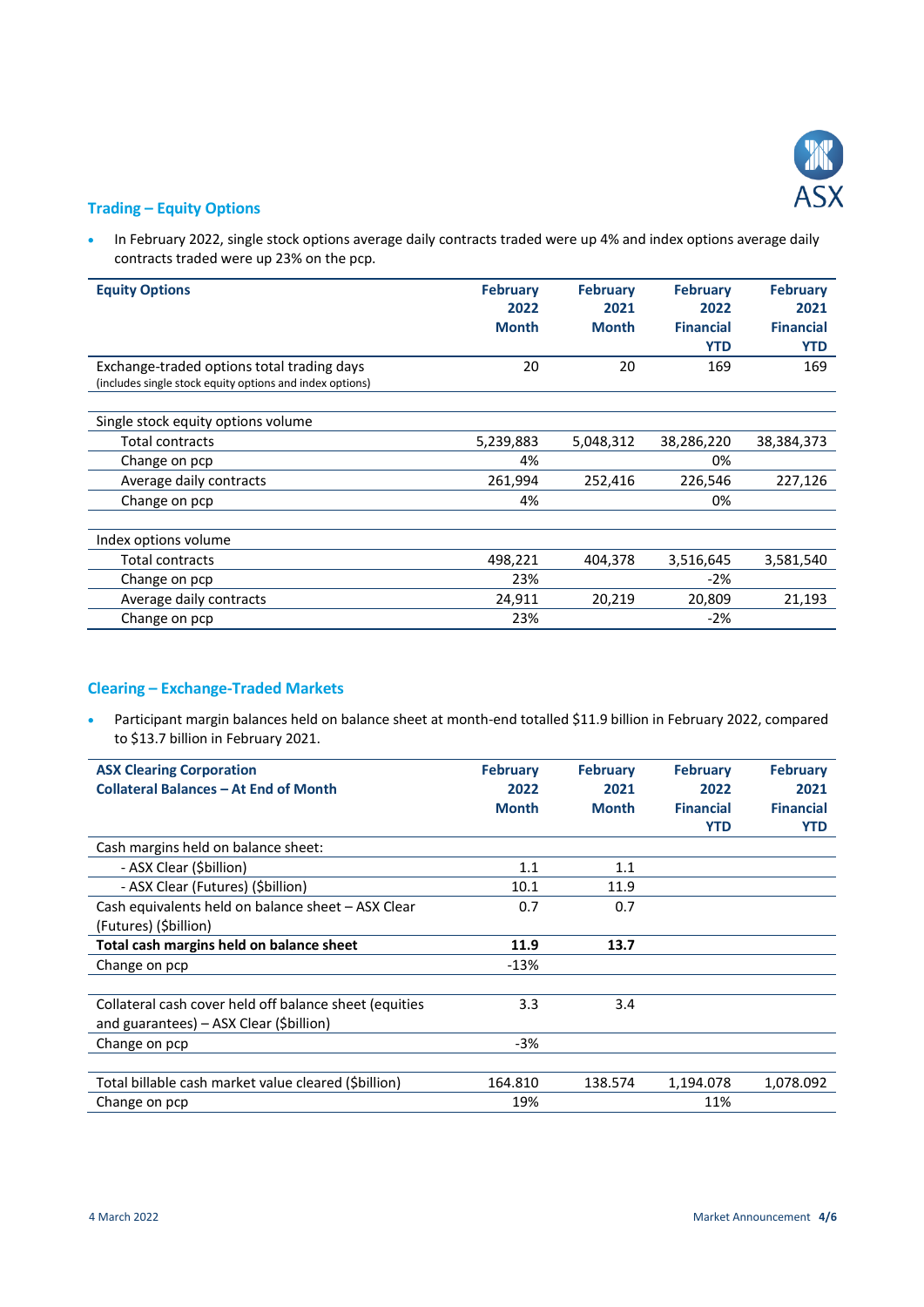

#### **Settlement**

- The value of securities held in CHESS was 9% higher than the pcp. The number of dominant settlement messages in February 2022 was 11% lower than the pcp.
- The value of securities held in Austraclear was 9% higher than the pcp.

| <b>ASX Settlement</b>                                    | <b>February</b><br>2022<br><b>Month</b> | <b>February</b><br>2021<br><b>Month</b> | <b>February</b><br>2022<br><b>Financial</b><br><b>YTD</b> | <b>February</b><br>2021<br><b>Financial</b><br><b>YTD</b> |
|----------------------------------------------------------|-----------------------------------------|-----------------------------------------|-----------------------------------------------------------|-----------------------------------------------------------|
| Value of CHESS holdings - period end (\$billion)         | 2,643.0                                 | 2,434.0                                 |                                                           |                                                           |
| Change on pcp                                            | 9%                                      |                                         |                                                           |                                                           |
|                                                          |                                         |                                         |                                                           |                                                           |
| Dominant settlement messages (million)                   | 1.804                                   | 2.038                                   | 14.555                                                    | 15.105                                                    |
| Change on pcp                                            | $-11%$                                  |                                         | $-4%$                                                     |                                                           |
| <b>Austraclear Settlement and Depository</b>             |                                         |                                         |                                                           |                                                           |
| Austraclear securities holdings – period end (\$billion) | 2,827.0                                 | 2,583.1                                 |                                                           |                                                           |
| Change on pcp                                            | 9%                                      |                                         |                                                           |                                                           |

# **Participants**

During the month of February, FNZ Custodians (Australia) Pty Ltd was admitted as an ASX Market Participant.

| <b>ASX Market Participants</b> <sup>1</sup>          | <b>February</b><br>2022<br><b>Month</b> | <b>February</b><br>2021<br><b>Month</b> |  |
|------------------------------------------------------|-----------------------------------------|-----------------------------------------|--|
| New admissions                                       |                                         |                                         |  |
| Resignations and removals                            | 0                                       | 0                                       |  |
| Market/Clearing/Settlement Participants at month end | 105                                     | 108                                     |  |
| <b>ASX Futures Participants</b>                      |                                         |                                         |  |
| New admissions                                       |                                         |                                         |  |
| Resignations and removals                            |                                         |                                         |  |
| Trading/Clearing Participants at month end           | 47                                      | 48                                      |  |

<sup>1</sup> Figures exclude Special Settlement Participants set up to effect a specific corporate action as their participation is only temporary.